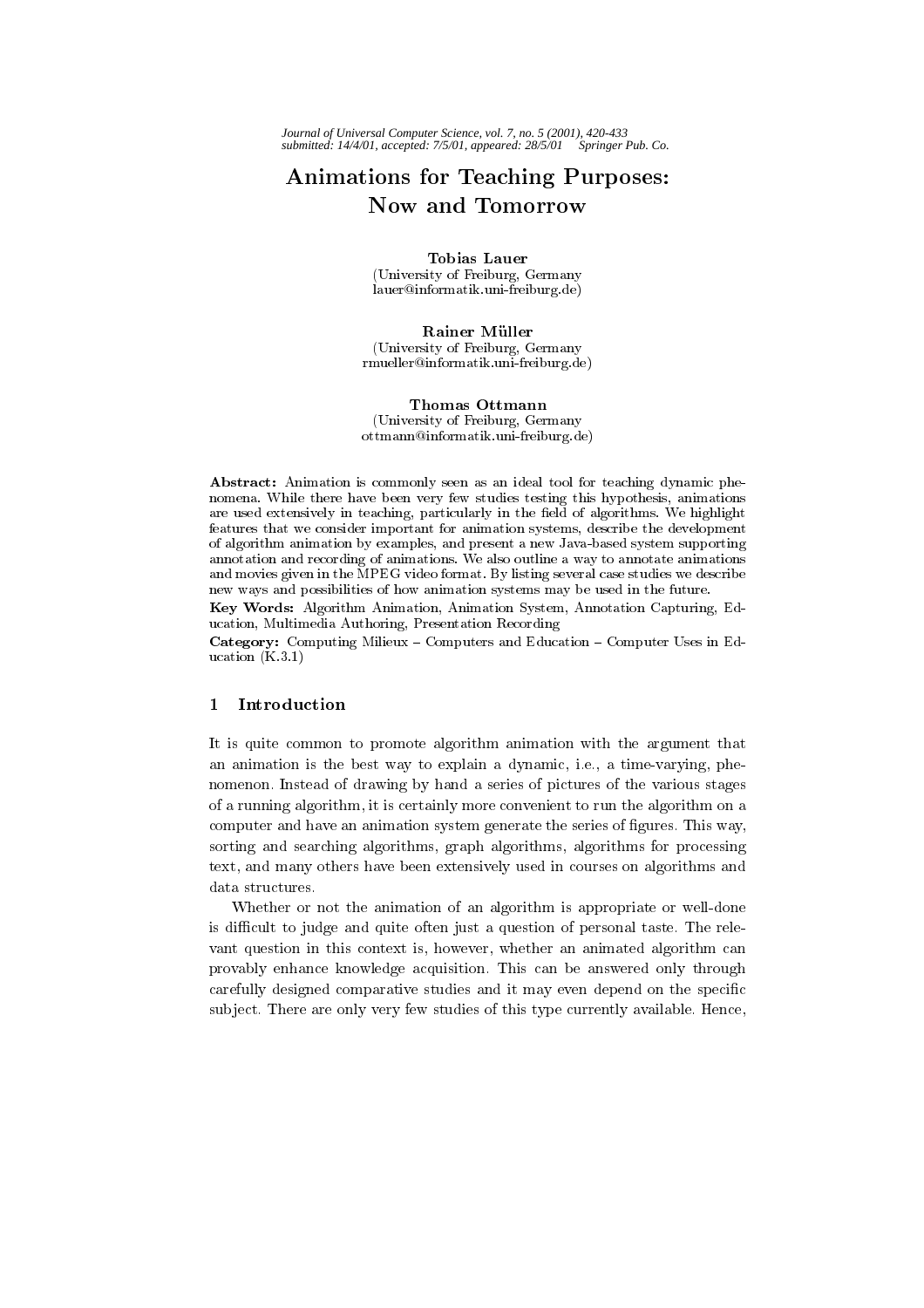it is not quite clear whether teaching the design and analysis of algorithms by using classical means like blackboard and chalk, and (maybe) transparencies, is less effective than the modern tools, computers and animation systems that are available today. In order to understand an algorithm, learners must ultimately generate their own mental images and \movies." Therefore, it might even be counter-productive to provide them with computer-generated prototypes!

Nevertheless, it is our belief that animation is a useful tool in education and that the visual coherence provided by a smooth animation can, in many cases, visualize dynamic phenomena much better than static pictures.

#### $\mathbf{2}$ 2 Desirable Features of Animation Systems

In this section, we highlight some important features that animation systems should provide when used for purposes of teaching. In particular, these are the aspects of interaction, annotation and recording. We also address the issues of production and handling of animations.

#### $2.1$ Interaction

The usual way of including an animation in a lecture is to run it in *movie mode*: a sorting algorithm is run on a carefully selected sequence of input values, and the critical operations carried out by the algorithm (comparisons and exchanges of keys in the case of sorting) are visualized. The animation may occasionally be paused by the instructor for questions or explanations, or important parts might be repeated for better understanding, but this is what interaction is often limited to.

The real power of computer animation systems, however, is the possibility of interacting not only with the replay device but with the algorithm itself. In the visualization of a data structure, the user might be able to choose the next operation to be carried out, resulting in different possible outcomes of an animation. This kind of interaction may differ in degree, ranging from the simple selection of inputs to comfortably "communicating" with the animation and manipulating ob jects via mouseclicks. But even running the same algorithm on different sets of data will be far more insightful to students than watching it run several times on the same input. We will give several examples for this kind of scenario in later sections.

Furthermore, interactive animations, or simulations, can be used in a greater variety of learning contexts. While movie-style animations are destined to be used in lecture-style teaching with the students being more or less passive consumers of the delivered contents, animations with a sufficient degree of interaction will enable the learners themselves to experiment with the algorithm. This can be used in labs accompanying lectures or in students' own studies at home.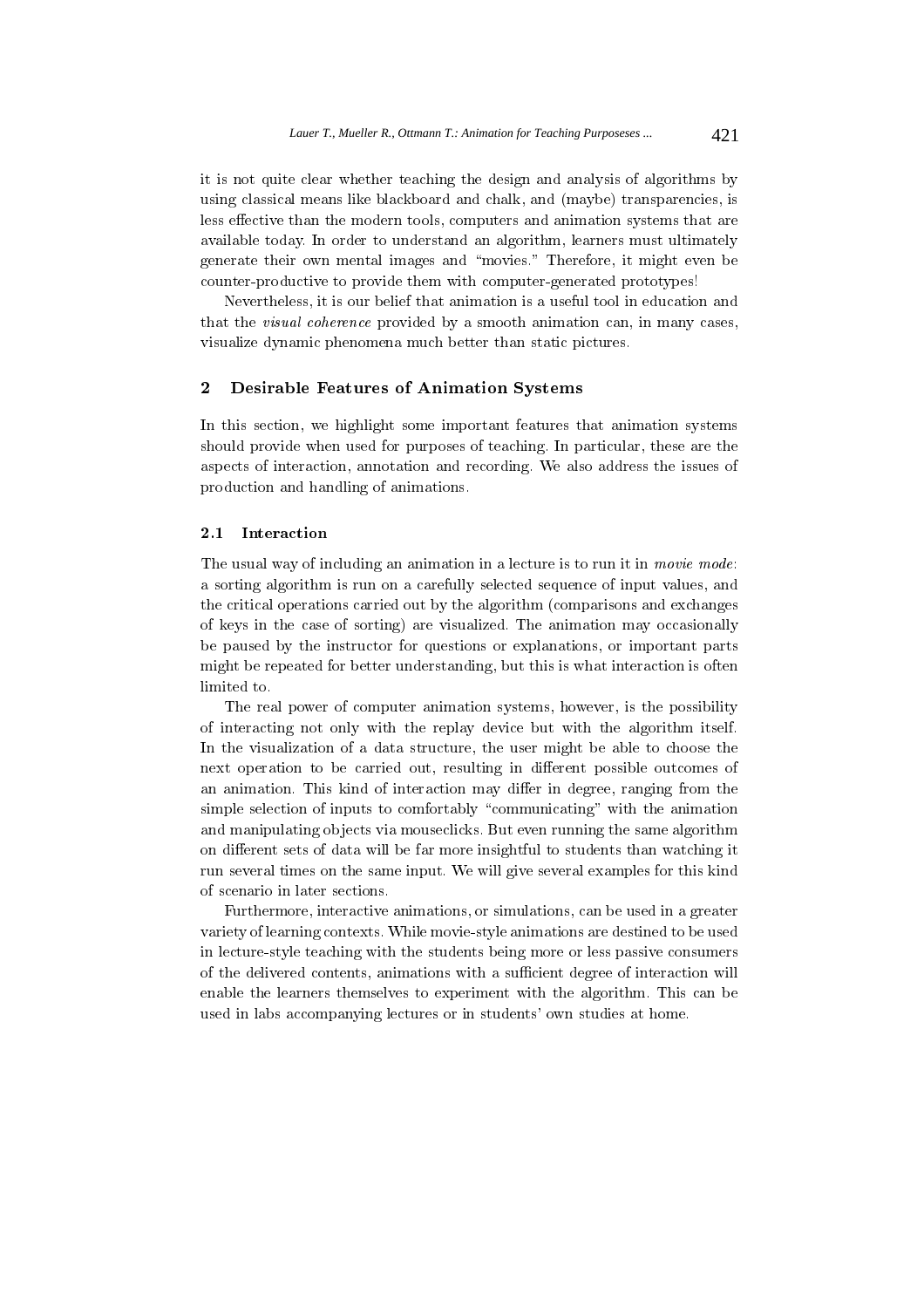The possibility to interact with an algorithm and to observe its behavior is considered crucial for self-paced learning and studying. As has been pointed out in one of the few studies carried out in the field [Kehoe et al. 1999], it is exactly this use of animations which has the most signicant advantages in respect of learning success, compared to traditional teaching methods such as static pictures or plain text.

## 2.2 Annotation

In lectures and presentations teachers usually annotate the documents they present. This is done mainly in order to highlight important features, fill gaps, or include additional information.

Animations could certainly benefit from annotation as well. It would be very convenient for an instructor to be able to write or draw directly onto the graphical output of the animation.

This can be achieved by providing an additional, transparent "layer," on which all annotated material is drawn. The annotations themselves would be done with the mouse or a pen in front of a computer screen or using an electronic whiteboard or touchpad.

It is clear that projecting the animation to a (non-electronic) whiteboard and writing on it with a normal pen will not be sufficient. First, it would be inconvenient to have lengthy breaks during the animation for clearing old annotations. Second, and more important, computer generated animations can allow for annotating specific objects that are part of the animation. Such annotations, for example, highlighting, could then move along with those objects, whereas general information is expected to stay where it is as the animation continues. For this scenario it is required that the animation system itself should support the annotation of animations.

A different situation arises with the annotation of animations or movies in MPEG format. We address this issue in greater detail in [Section 5].

## 2.3 Recording

Today a growing number of educational courses are recorded or otherwise preserved in order to be used by distant learners or students who have missed a class. With ongoing projects all over the world such as virtual universities, this development can be expected to continue in the future. Consequently, it is desirable that all material, including animations, be captured and integrated in a presentation document recorded from such a session.

Simply videotaping an animation will certainly not be sufficient. First of all, the quality of the resulting movie is in most cases below what is considered appropriate. Second, it seems a shame to have material available in digital form,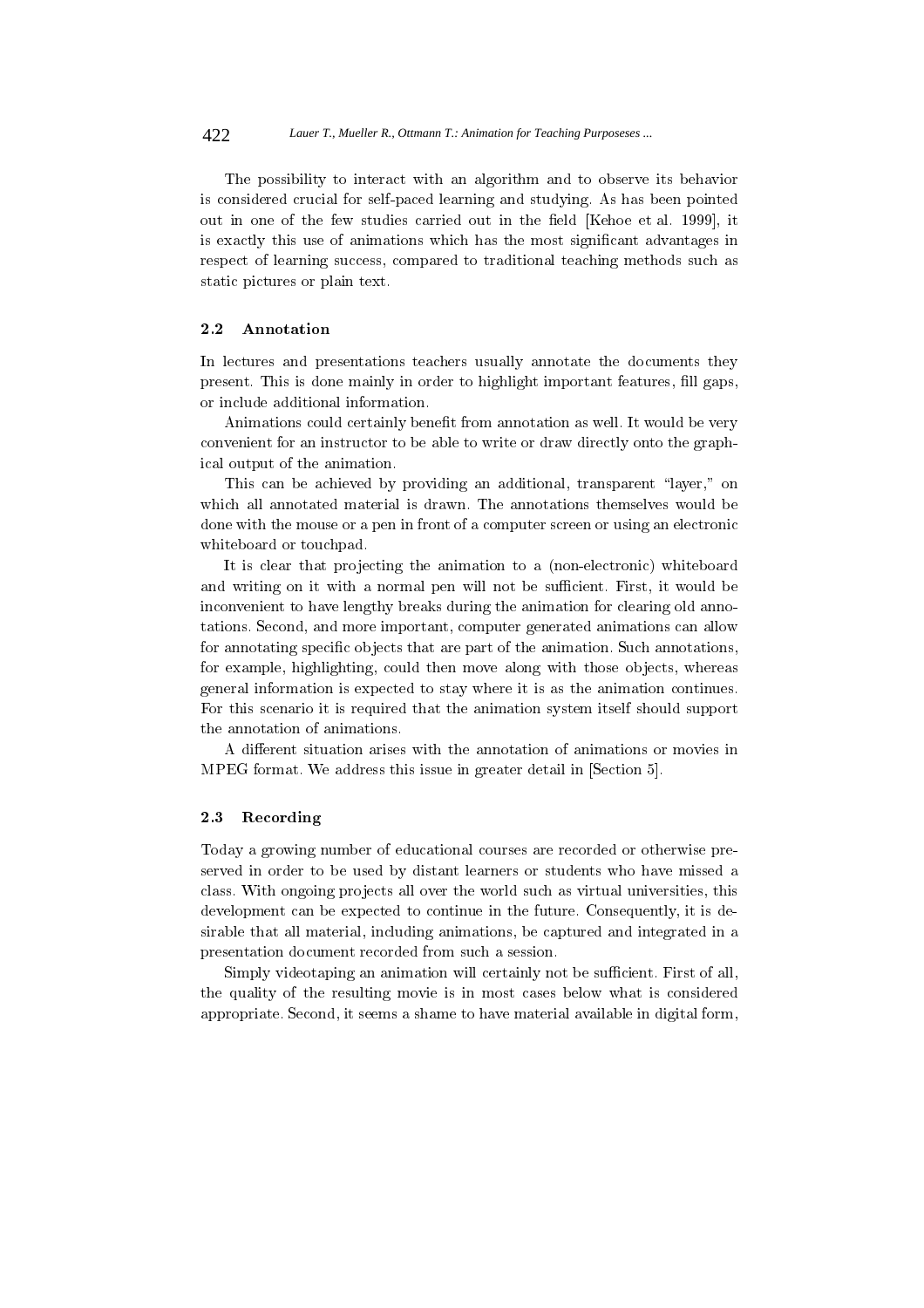tape it and then re-digitize the video with the loss of both quality and all the "semantic" information which might have been there in the original. And third, it would be very useful to preserve the interactivity that an animation system may offer [see Müller 2000].

In recording interactive animations several scenarios can be imagined. The result could simply be a video-like clip without any interaction for the end user. In some cases, it might be better if the learner could interactively modify the animated content. Ideal would be a combination of the two, where the recorded animation may be viewed, but could also be interrupted and interactively modi fied by the learner. In this last case, the recorded session becomes an interactive multimedia learning document that students cannot just watch but experiment with.

## 2.4 Easy Handling and Production

For a widespread use of animations in teaching, it is important that these can be handled without difficulty by instructors. This in particular includes non-CS teachers, who may be computer literate but not experienced in programming. Therefore, the handling of animations must be intuitively clear and selfexplanatory.

Moreover, it is desirable that such animations may be easily developed and produced, even by people with little or no programming skills. No teacher can afford the time for lengthy developing sessions. Thus, animation authoring systems are needed which must be both powerful and easy to use.

## 2.5 Integration

If animations are to be used in offline multimedia courses for self-studies, it is necessary to integrate individual animations with other material. In order to achieve this, the animation system must provide some means to synchronize animation with other multimedia streams such as audio or video [Muller 2000].

Another prerequisite of integration is flexibility of use. This includes independency of the underlying operating system. For most media types, platformindependent standards have emerged during the past years. For applications, the best way is to implement them in Java. They may then be integrated into platform-independent course documents.

#### $\boldsymbol{3}$ 3 Development of Algorithm Animation

We describe some animation systems that have been used in education, outlining their different philosophies and strategies, and comparing them using the criteria listed above. For a more comprehensive overview of animation systems see [Müller 2000].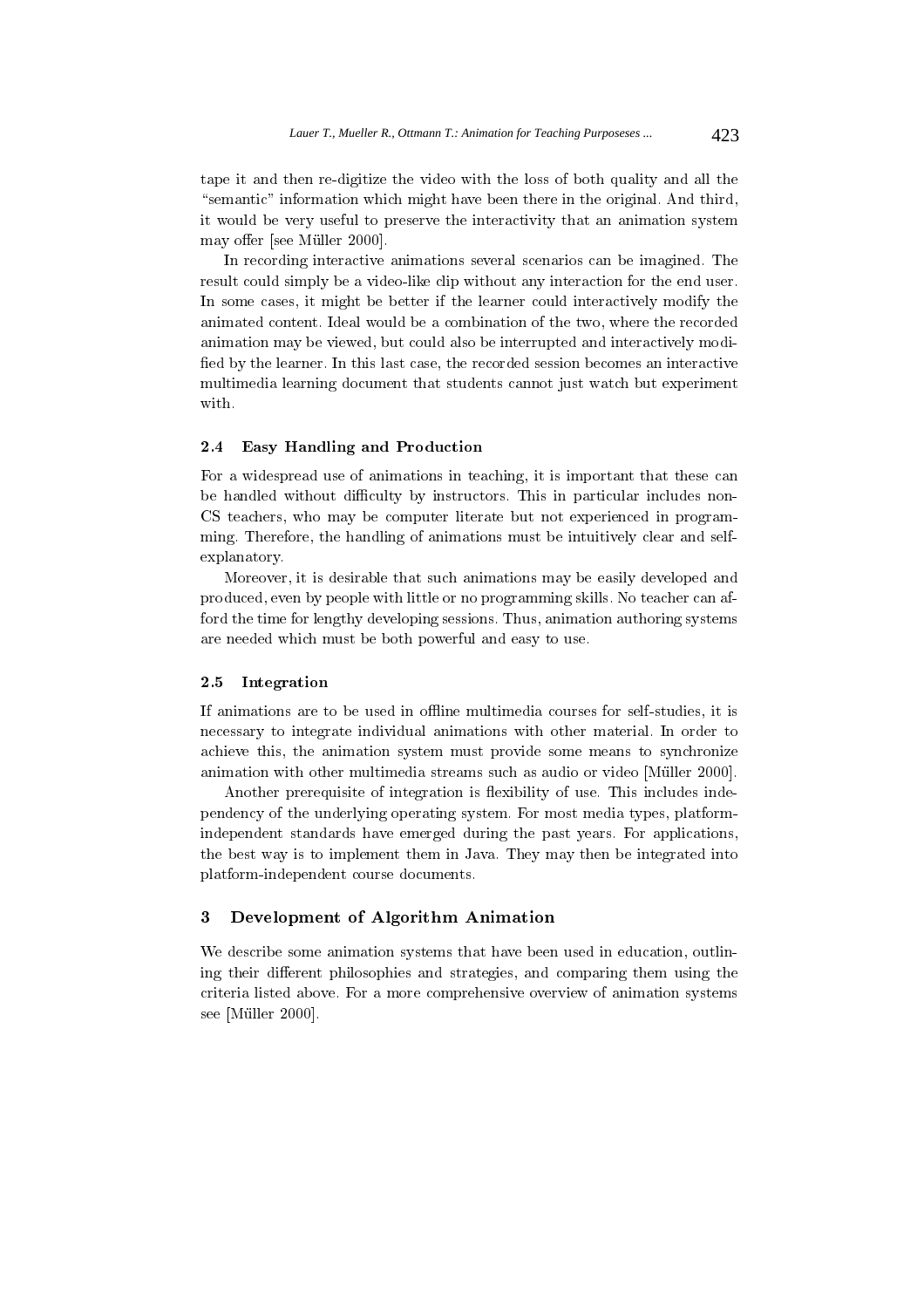### 3.1 Balsa and Interesting Events

The concept of interesting events was introduced by [Brown, Sedgewick 1985]. It is used in the Balsa system (Brown university ALgorithm Simulator and An- $\text{imator}$ ), and has been adopted by its successor, Zeus, and many other systems. Its major goal is the separation of algorithm and animation and the specification of a way for linking those two parts.

The programmer of the visualization takes the following steps. First, examine the algorithm for interesting events, i.e., important operations. Second, find a solution to how these operations may be animated best. Third, program the animations. And last, supplement the original algorithm with the animation components specied as abstract descriptions. For legibility of the algorithm source code, Brown suggested keeping all important operations in separate procedures which carry out the manipulations of the data structure as well as the animations. Sometimes, animation components will have to be inserted at positions in the algorithm where no important things happen, just to attract the viewers attention. These, too, will be coded as interesting events.

Balsa is divided into three components. Input generators create input data for the algorithm. The algorithm itself produces interesting events, which are handed to renderers creating views of the animation. The system does not support graphical annotation, but Balsa sessions can be recorded using a scripting language.

#### $3.2$ The Path-Transition Paradigm

The path-transition paradigm [Stasko 1990] specifies continuous motion in computer animations and has had a major impact on many of today's animation systems.

The paradigm uses the four types location, image, path, and transition. A location describes a "point" in an n-dimensional space. An image is the object of the animation. A path consists of a finite series of locations, along which the ob ject will be animated. Finally, a transition links an image with a path and a transition type such as motion, resizing, or color change.

Following the paradigm, any changes of images are done through transitions. This includes discrete changes like the change of an object's visibility.

The  $(X)$  Tango system  $(X$ -window Transition-based Animation Generation) and its successors, Polka and Samba, as well as many other animation systems follow the paradigm, even if the later systems may modify some details. In Polka- $RC$ , for example, paths no longer consist of a finite number of locations but are described by a continuous function. Fast computers can display the animations with more interpolated steps, thus showing smoother transitions.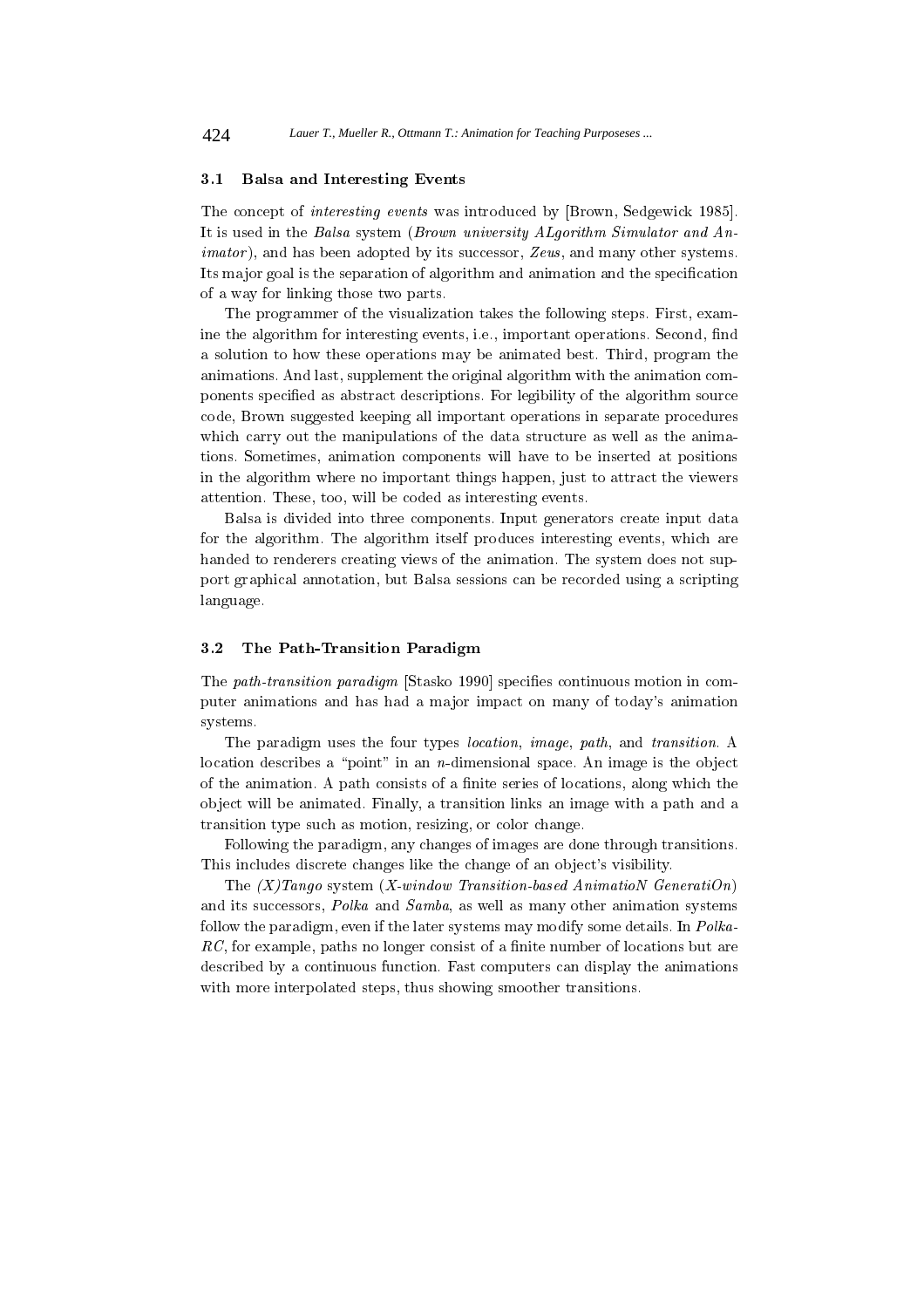Neither XTango nor Polka are platform-independent, but there is a Java version of Samba, JSamba, for the use in HTML documents. None of the systems supports graphical annotation or recording of animations.

### 3.3 Java-based systems

In order to be independent of the user's operating system, most of the animation systems developed today are implemented in Java. We list JCAT as an interesting example. Using applets, it is designed for web pages. Distributed animations are supported through the Java RMI interface (Remote Method Invocation). Thus the teacher can control animations running on students' machines in a virtual classroom.

 $ANIMAL (A New Interactive Modeler for Animations in Lectures)$  [Rößling] et al. 2000 is a tool offering a scripting language and a visual component for creating animations. Thus, authors do not need programming knowledge. However, animations authored that way are not linked to any algorithm. Hence, visualizing a run of the same algorithm on a different set of inputs requires the author to make a whole new animation since only predetermined movie-mode animations can be created.

Like most other systems, JCAT and ANIMAL do not support recording or annotation of animations.

## 4 A System Supporting Annotation and Recording

In order to meet the requirements that many of the existing animation systems leave to be desired, a new system was developed. JEDAS (Java EDucational An $i$ *mation System*) [Müller 2000] unifies the advantages of platform independence, annotation, recording functions, and easy production.

## 4.1 Design and Usage

JEDAS is a Java-based system designed for creating, executing, annotating, and recording two-dimensional animations and simulations. One major aim is to offer a comfortable authoring process and the integration of existing algorithms and animations; another one to provide a presentation service to integrate animations in computer presentations, supporting their recording, graphical annotation, and transmission to remote audiences.

Animations are created in Java using the JEDAS class library. Based on the path-transition paradigm, all types of animation can be created easily and without much effort. Details of the semantic linkage of algorithm and animation are completely up to the authors. They can insert animation instructions directly into the algorithm or use interesting events as an abstract layer between the algorithm and the visualization component.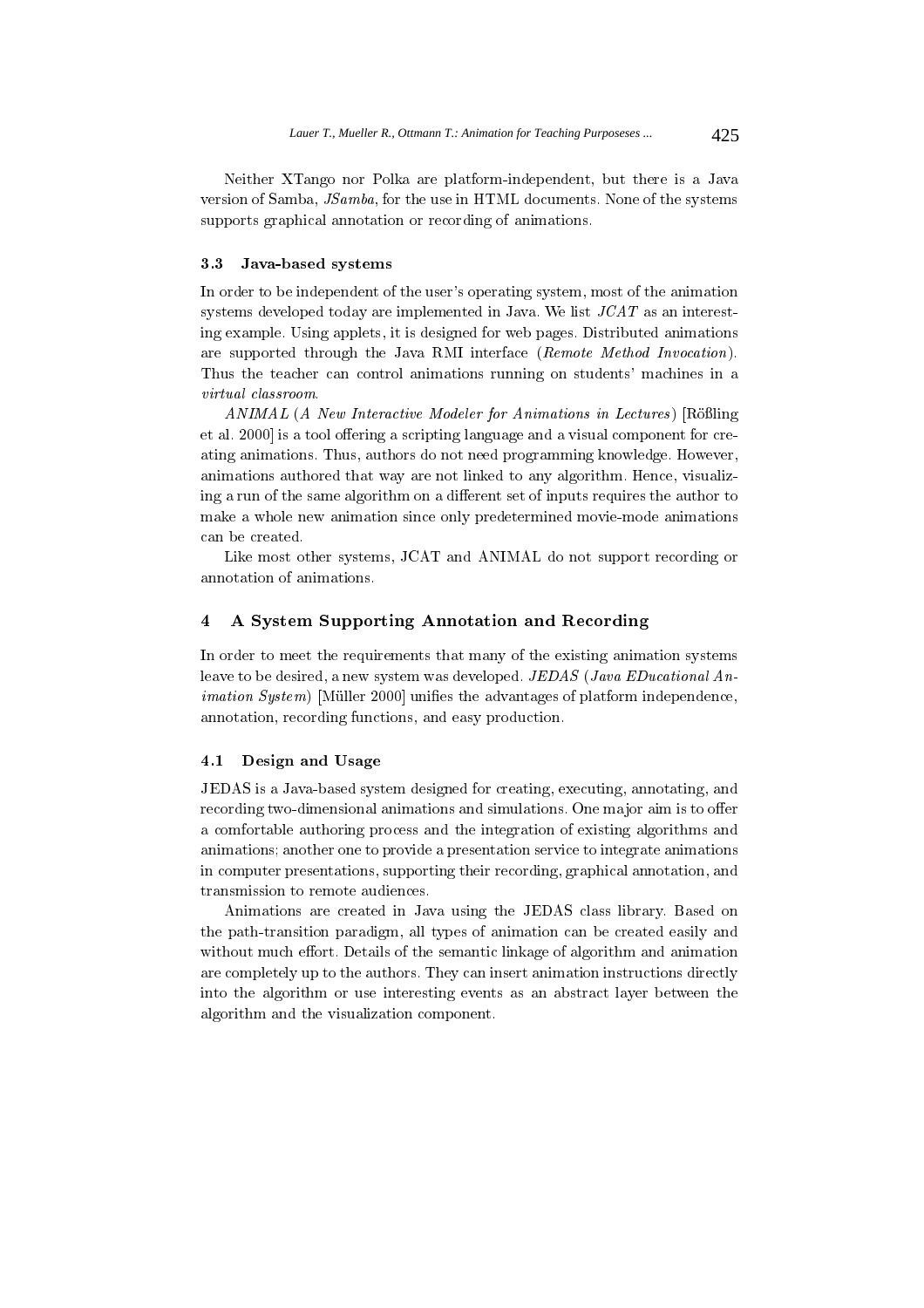

Figure 1: Annotation of a BubbleSort animation using JEDAS.

## 4.2 The Authoring Station

Interaction with the algorithm has to be coded by the animation programmer, but JEDAS offers a control panel allowing the user to start, pause, and reset the animation at any time, and to increase or decrease the speed of the animation. In addition, scroll bars for horizontal and vertical scrolling as well as a zooming function are part of the animation frame.

The JEDAS authoring station (Figure 1) also allows all animations to be graphically annotated; a pointer, simple ob jects like rectangles and ellipses, as well as text and free-hand drawing are supported. Such annotations can be made at any time, in paused or running animations. In addition to the annotation panel, JEDAS offers a record panel with record and stop buttons to capture an animation including all annotations made during its presentation.

## 4.3 Replaying Recorded Animations

Annotated and recorded animations can be replayed using the JedasPlayer (Figure 2). Since the system supports fast access to any point of a recorded animation (random real-time access ), random visible scrolling allows the viewer to comfortably navigate within the animation via mouse interaction.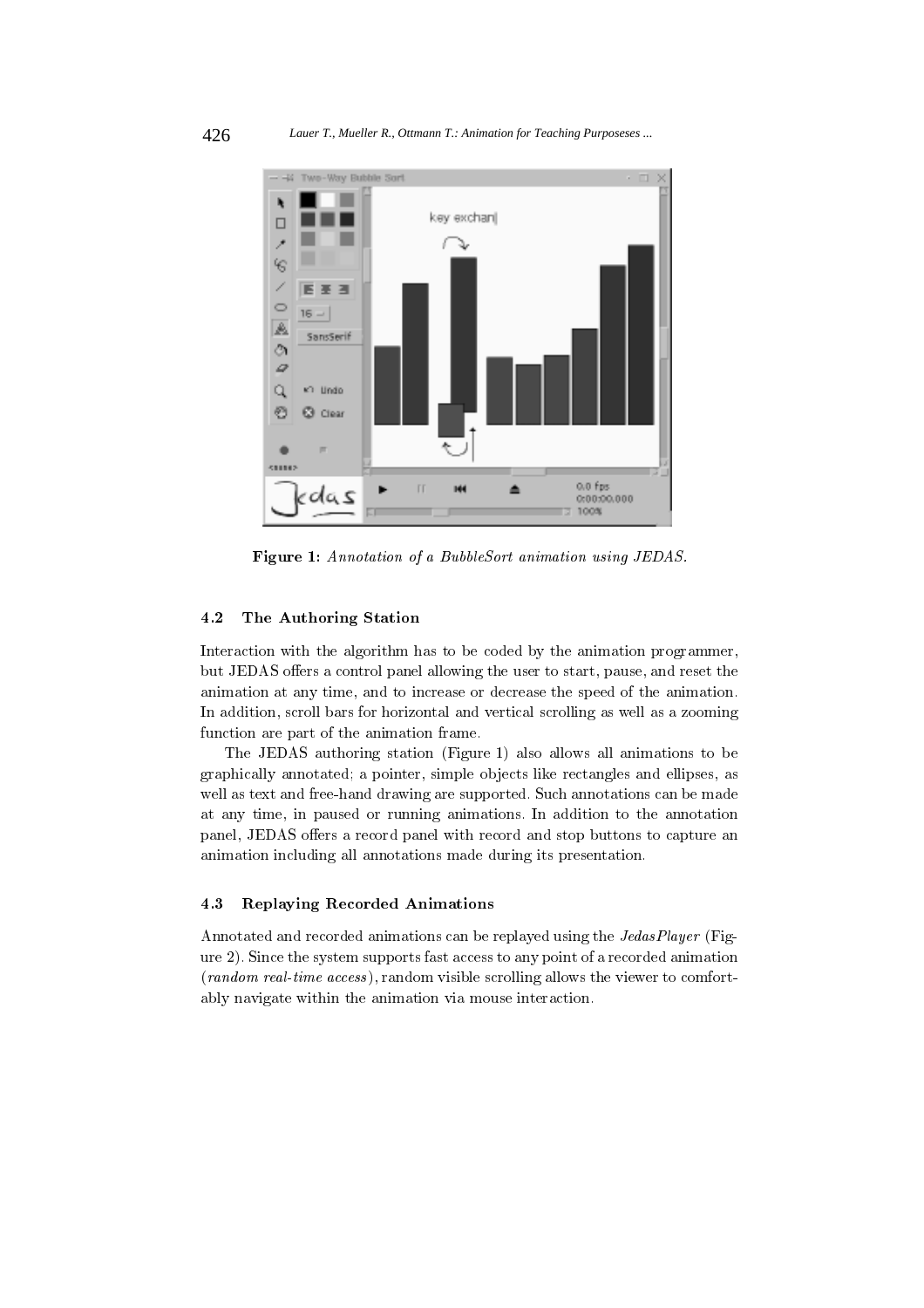

Figure 2: Replay of an annotated and recorded JEDAS animation.

Random real-time access also facilitates the synchronization of animations with other media streams for purposes of presentation recording and transmission. These features are used for integrating recordings of JEDAS animations into AOF documents [Muller, Ottmann 2000].

## 4.4 Animation and Simulation of Fibonacci Heaps

As a practical application, an animation and simulation of Fibonacci Heaps was implemented using JEDAS. The animation dynamically visualizes the operations carried out on the data structure (Figure 3). It makes use of the original algorithm supplemented with animation instructions.

The simulation mode allows for complete interaction with the algorithm. The user can manipulate the data structure by choosing the next heap operation to be carried out. The interaction is comfortable and intuitive; the easiest way is to directly click on nodes in the animation panel and choose an option from the appearing menu. An existing heap may be saved at any time to be re-used later as an example. If a movie-mode presentation is desired, animations can also be created very easily.

In addition, a visualization of the actual and amortized time complexity is provided in a separate frame to facilitate students' understanding of this rather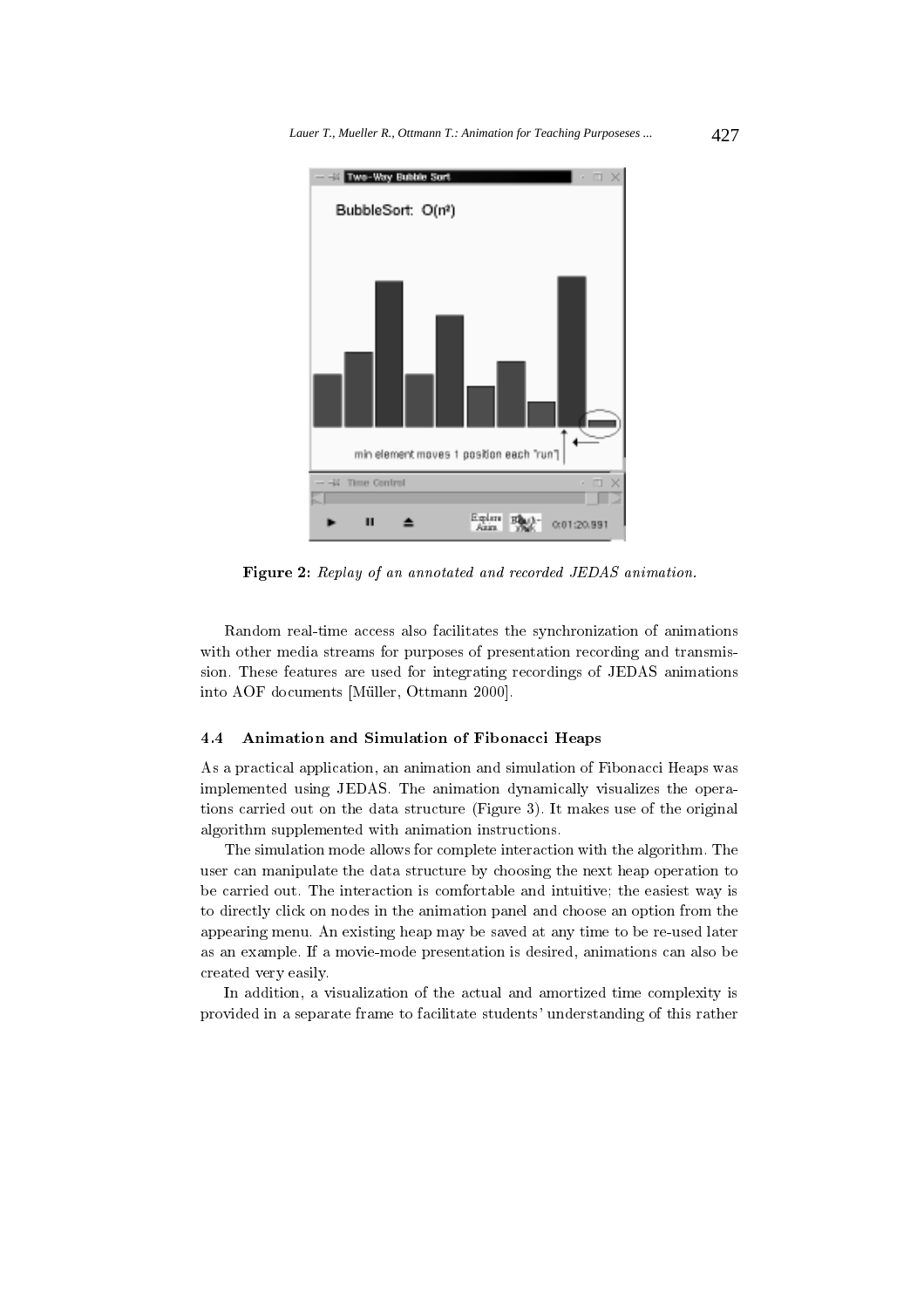

Figure 3: JEDAS animation visualizing Fibonacci Heaps.

complex issue. This statistics frame offers a different "view" on the same data, highlighting different aspects of the same algorithm. It was also implemented using the JEDAS library although it shows only discrete steps and no continuous animation.

One major intention was to find an implementation flexible enough to use this animation series in various application areas. As a result, it is suitable both for lecture-style presentations and less formal settings such as labs or at home.

The animation has been used in lectures on algorithms and data structures at the University of Freiburg, and a modied version animating Binomial Queues has been included in a multimedia presentation recorded with the AOF notetaking system [Müller, Ottmann 2000].

## 5 Annotation of MPEG Videos

As has been pointed out above, facilities for the graphical annotation of animations are much appreciated by instructors. This also holds for the case of video clips, covering animations given in a video format as well as movies which might be annotated. Similar to the options provided by a whiteboard application, simple graphical ob jects such as lines, squares, ellipses, as well as free-hand drawing and an online pointer are to be supported. All of the teacher's annotations made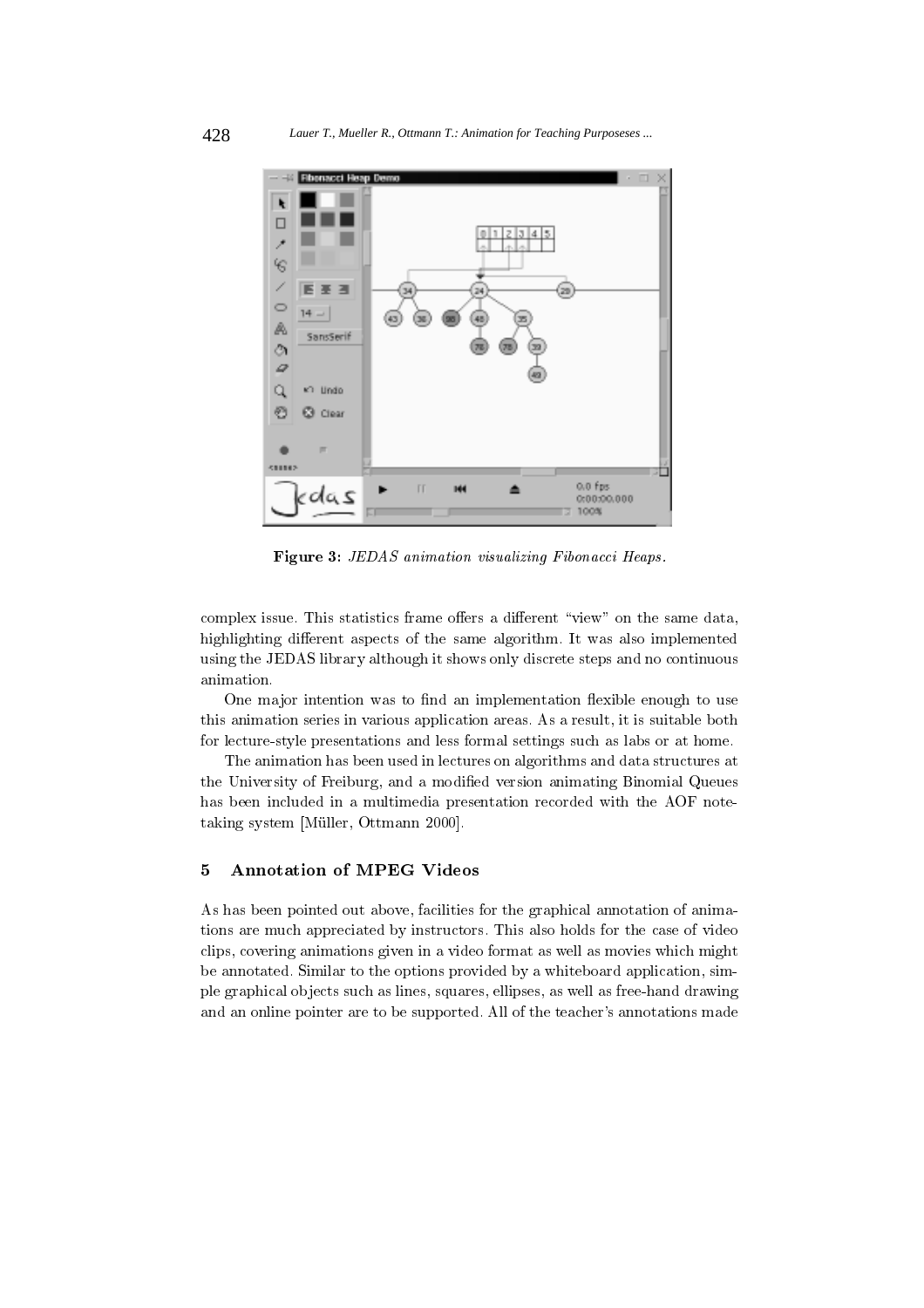

Figure 4: Annotation of an MPEG video clip.

in the application window during the recording of a class have to be displayed synchronously with the other data streams when playing back the video again.

It is hard to find a general solution to this problem, which would have to be independent of the video playback program that is used, in particular if the source code of that application is not available. The implementation heavily depends on the underlying window system and playing back recorded annotations could probably not be platform independent.

In the special case described here  $-$  an MPEG player developed on the basis of an existing implementation with available source code  $[Rowe]$  et al. 1994]  $$ annotation of video can be realized with less effort (see Figure 4).

After the current frame has been decoded and buffered for displaying, the annotations are added and will appear on top of the video frame. Using double buffering, the complete content of the buffer is then copied to a window visible to the viewer. The effort needed for adding the annotations is minimal compared to decoding and displaying the video itself. For storing the data of the graphical annotations, the same data structures and procedures as in the AOF system are used [see Müller 2000].

An interesting issue regarding the annotation of video (or continuous media in general) is the question of its usefulness. Animations and films are particularly doubtful in this respect, since the visibility of ob jects may change rapidly, making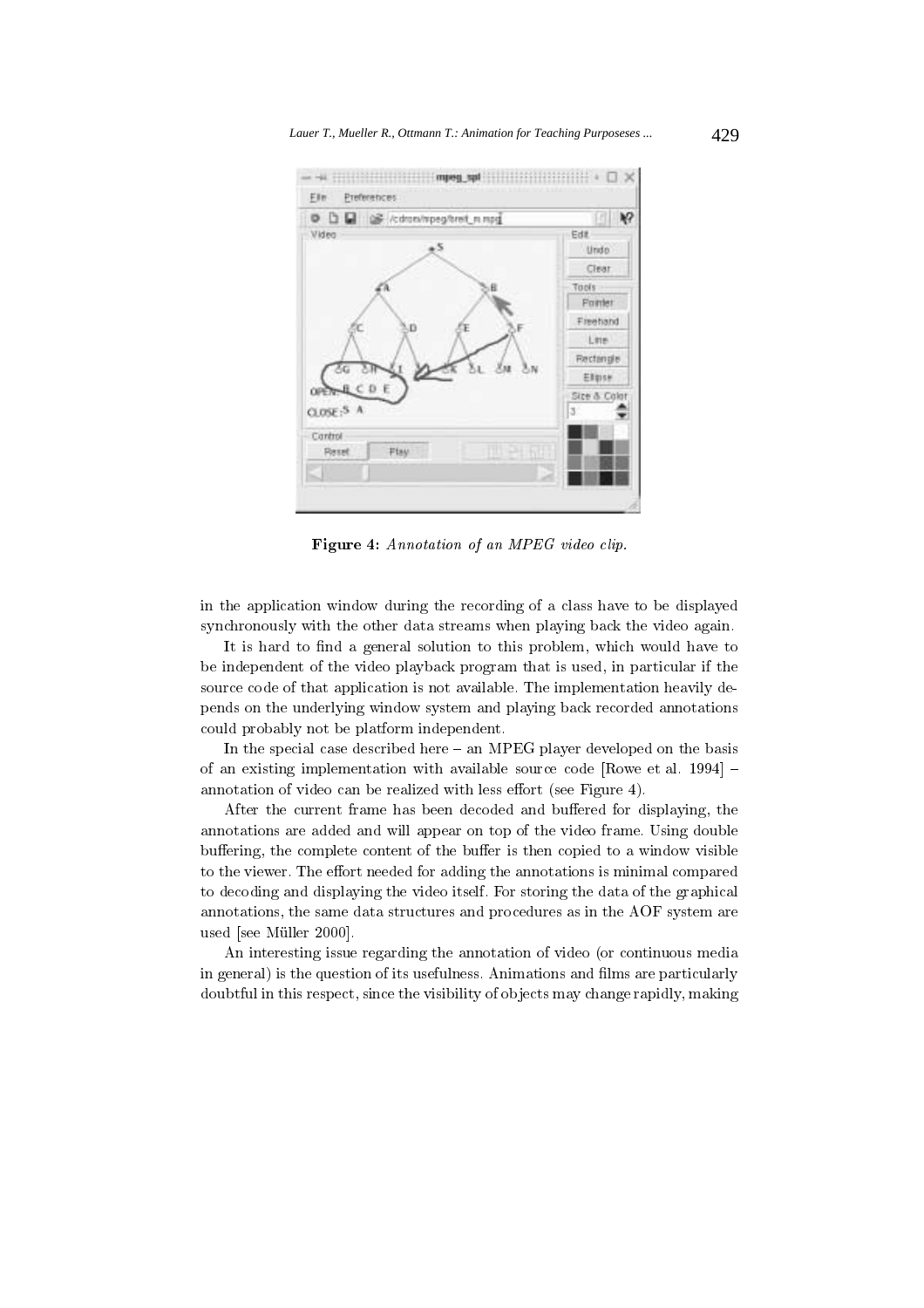annotations in the running video rather pointless. Here it seems a better idea to occasionally pause the movie for annotating, and then continue the playback. It is, however, easy to come up with examples where graphical annotation on the running video will be helpful. Think of films for medical students showing operations. There is usually not much camera movement in such videos, which makes them suitable for annotation. The instructor can highlight certain critical areas or anticipate the next steps of an operation. A real-world example from the domain of archaeology is described in [Ottmann et al. 2000], where a camera ride through a reconstructed Roman building was shown and annotated.

Therefore, it definitely makes sense to provide options for annotation of video, both in running mode and on still pictures.

## 6 Case Studies in Using Animation Systems

In this section we illustrate the vast amount of possibilities of using algorithm animation beyond the movie mode by giving a few typical examples.

### 6.1 Inductively Inferring a Method

Instead of teaching an algorithm top-down and illustrating its behavior by running an animation on a few sample inputs, do the reverse: encourage a learner to infer the "general rule" behind a sequence of specific examples.

This works well for the classical on-line algorithms for solving the bin-packing problem. It is not difficult to infer the next-fit, first-fit, and best-fit strategies from running the (unknown) algorithms on a series of different input sequences. Making a reasonable guess in order to estimate the behavior of the different algorithms for arbitrary input sequences is, however, not that easy any more. In particular, detecting a significant difference between the first-fit and best-fit strategies requires a more thorough understanding of both algorithms.

It is obvious that the classical elementary sorting algorithms (Bubblesort, Insertion-sort, Selection-sort) and searching methods (linear, binary, exponential search) suggest similar mental experiments.

Computational geometry also offers a great number of topics where the technique of inductively inferring and formulating the method from a sequence of specific examples may be worth exploring. Think of the various strategies for exploring an unknown environment, so-called competitive on-line algorithms, and try to infer a general bound for their behavior.

## 6.2 Exploring the Effects of Finely Granulated Operations

Usually, the granularity of an animation is rather coarse. Think of the following example: when constructing the minimum spanning tree (MST) for a (planar)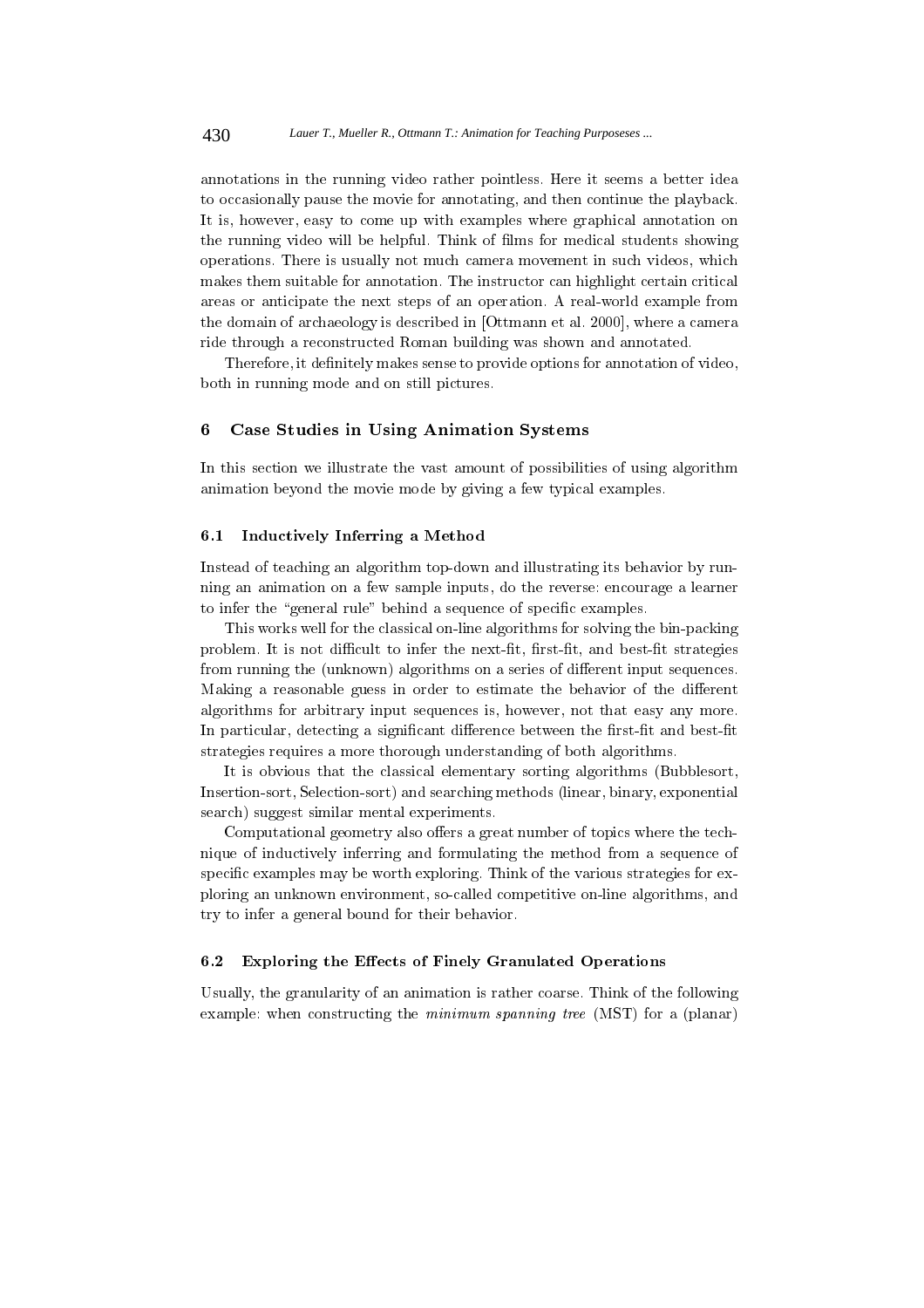graph, the user may be able to specify the input interactively by selecting a set of nodes and edges, but the MST construction algorithms runs without user interaction. To use Tarjan's coloring method for constructing the MST [see Wagner 1998], two rules, the red-coloring rule and the green-coloring rule, are formulated and the construction of the MST consists in applying one of the rules as often as possible.

Instead of running this algorithm in movie mode for a given, interactively selected graph, the user should be able to interactively specify a cut in order to apply the green-coloring rule or to specify a cycle for the red-coloring rule, and then watch the effects of applying the respective rule. It is assumed that this way of using the animation system will have a much more lasting effect for understanding Tarjan's algorithm than the usual movie-mode presentation.

There are many similar occasions where a fine-granular interaction supports the understanding of algorithms. Think, for example, of the classical algorithms for rebalancing a height-balanced tree after the insertion or deletion of a node. Instead of automatically retracing the search path and carrying out a sequence of rotations, the animation system should urge the learner to specify nodes where such operations must be carried out. Experimenting that way with the animation system maythus even allow learners to discover the essence of the AVL rebalancing algorithm themselves!

Note that many animations of algorithms for restructuring graphs in general and (search) trees in particular suffer from the fact that they do not maintain visual coherence: pointer updates are visualized by discrete steps instead of continuous movements of lines. We think that visual coherence is an essential feature for understanding a graph-manipulating algorithm (even though this might not reflect "reality"  $-$  after all, pointer updates *are* discrete operations). Of course, a thorough cognitive study to verify or disprove our belief is yet to be done.

It is well-known that there is a close relationship between triangulations of convex polygons and full binary trees, so-called parse trees [Cormen et al. 1990]. Thus one may study the effect of an operation  $-$  such as an edge-flip  $$ concerning the triangulation for the corresponding tree and vice versa. One may even show that any two triangulations may be transferred into each other by carrying out a sequence of rotations. Is there a correspondence between the two views? Can this be visualized appropriately and in an intuitive manner? Here we have an example where different but closely related views of structures and finely granulated operations to manipulate them seem to be crucial for understanding.

## 6.3 The Animation System as a Book-Keeping Tool

J. Nievergelt and his group at ETH Zürich were among the first to recognize the value of algorithm animation systems for supporting "professional" players: when using the computer to play Chess or Go, the computer may just be used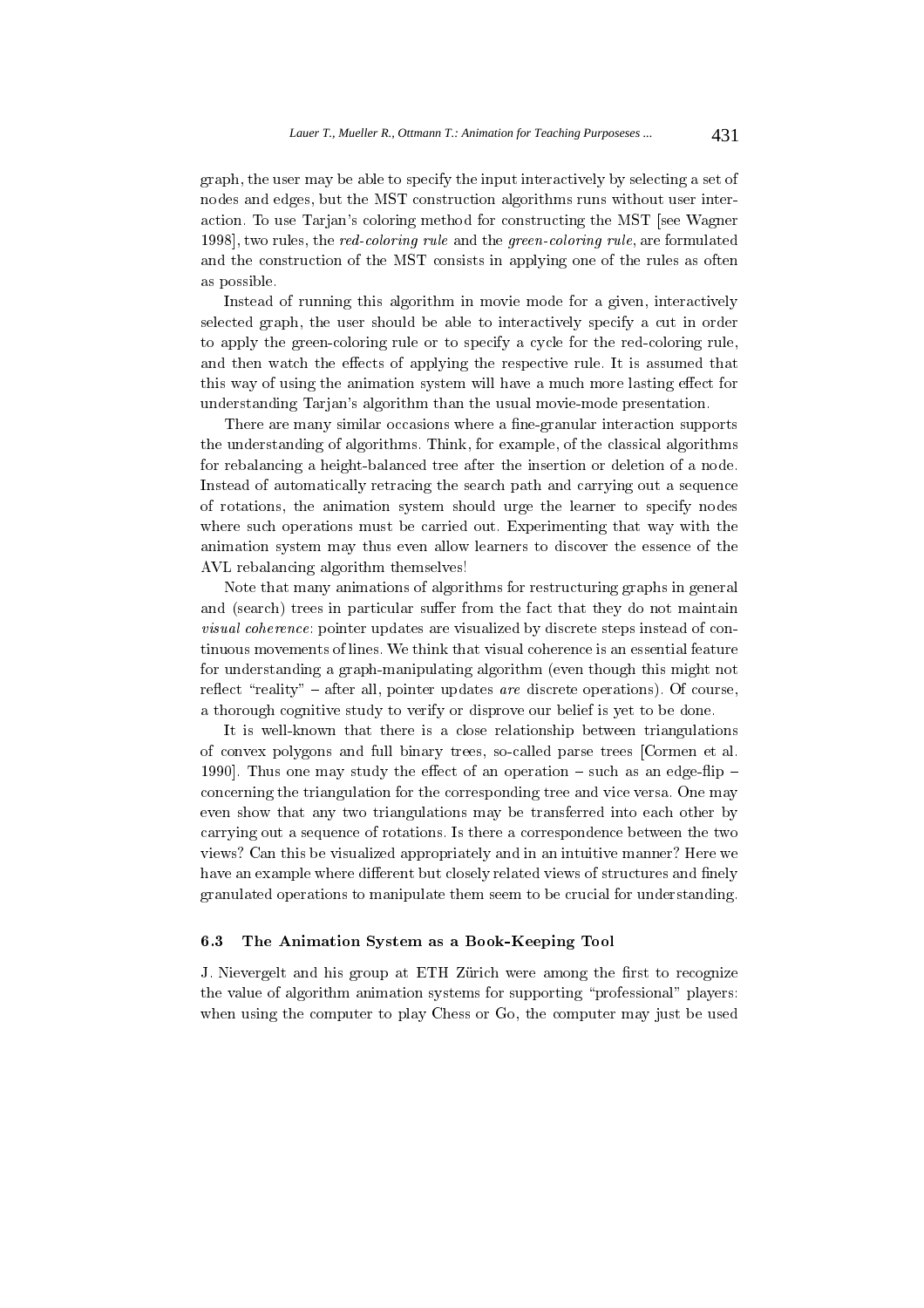as a book-keeping device to record the sequence of actions carried out by two human players. The Smart Game Board [Kierulf et al. 1990] is a software tool supporting this feature. Of course, one may also use the system in order to play "against" it, provided that the respective game-playing algorithms have been included in the system development.

Similarly, even systems for playing one-person games like Sokoban may be used for book-keeping: in order to study different strategies and heuristics to explore large state spaces it may be worth visualizing them and retracing the sequences of steps to invent new and more efficient search strategies. This is just one example for utilizing animation systems beyond the movie mode. The bookkeeping facility, i.e., the possibility to record and replay animations, is a generic property of any algorithm animation implemented using the JEDAS library.

## 6.4 The Animation System as a Multimedia Authoring Tool

Producing multimedia courses is a time and cost consuming task. While the automatic recording of presentations offers an inexpensive alternative, the resulting documents often lack the professional look and didactic concepts of courses specically developed for self-paced studying. The question is whether one can combine the two approaches, getting the advantages of both and minimizing their shortcomings.

We think of merging animation and presentation recording together in one system. The structures and methods provided by an animation system  $-$  namely the handling of moving objects – seem to be suited ideally for capturing annotations as well. Everything that is written or drawn can be treated and processed like objects of an animation. For playing back the document, the resulting stream is synchronized with all other recorded media streams.

If the system supports manipulation and re-recording of a session that is played back, one can imagine a kind of \repeated authoring" process. Errors can be deleted, new things added. Hence, the resulting documents can be improved each time they run through the cycle.

We believe that this way of multimedia authoring will be cost and time efficient while at the same time allowing the production of well-designed documents.

#### $\overline{7}$ **Conclusion**

Today's technology, as we have seen, allows us to use animation in a vast variety of contexts. This variety will certainly grow further, both in quantity and quality. The spread of new technologies will enable more and more teachers to use animations in their classes. New authoring tools will facilitate the creation of animations for non-experts in the field. Furthermore, interactive animation systems will contribute to a more learner-centered way of teaching.